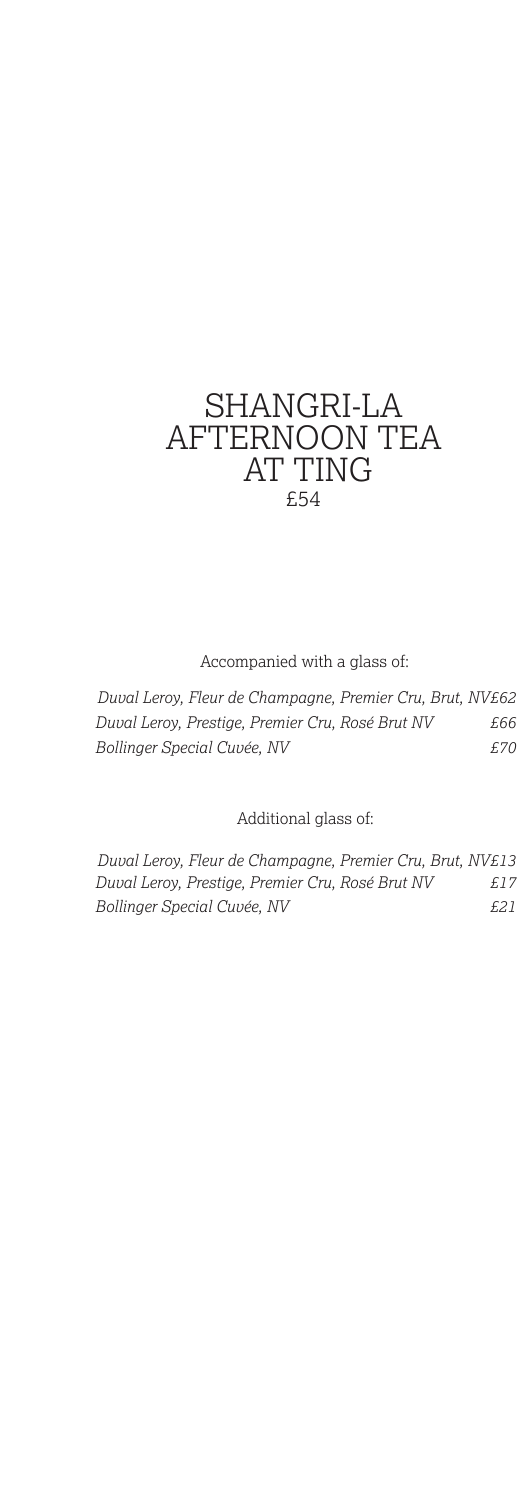## SUMMER BERRY AFTERNOON TEA

#### **SWEETS**

Raspberry Breton *Raspberry curd and raspberry chantilly*   $(3)(6)(7)(9)$ 

Blueberry Cheesecake *An almond macaron with blueberry compote and cheesecake mousse*   $(1)(6)(8)(9)$ 

Cherry and Milk Chocolate

*Chocolate brownie with cherry jelly and very berry tea ganache*  (6)(8)(9)

Summer Berry Shot *Summer berry cremeux, raspberry foam and macerated berries*  (6)(7)(8)(9)

Strawberry and Pistachio

*Pistachio cream, English strawberry and dark chocolate* (1)(6)(8)(9)

#### SCONES

Classic English scones  $(3)(6)(9)$  Raisin Scones  $(3)(6)(9)$ English Clotted Cream and Strawberry Jam (9)

#### **SAVOURY**

Dorset Crab  *5 spice Dorset crab, papaya gel* (3)(5)(6)(10)(11)

Smoked Chicken *Smoked coronation chicken, apricots, toasted almonds*  (1)(3)(6)(5)

> Cucumber *Cucumber, cream cheese, vinegar* (3)(9)(13)

Duck Egg *Organic duck egg mayonnaise, winter truffle* (3)(5)(6)(9)

Roast Angus Beef *Roast Angus beef, English mustard butter, Winchester watercress* (3)(6)(9)(11)

All prices are inclusive of 20% VAT. A discretionary 12.5% service charge will be added to your bill. The following dishes are suitable for: (V) Vegetarians. The following dishes contain: (P) Pork, (A) Alcohol, (1) Nuts, (2) Peanuts or products, (3) Gluten, (4) Crustaceans, (5) Molluscs, (6) Egg or products, (7) Fish or products, (8) Soybeans or products, (9) Milk or products, (10) Celery or products, (11) Mustard or products, (12) Sesame seeds or products, (13) Sulphur dioxide or products, (14) Lupin.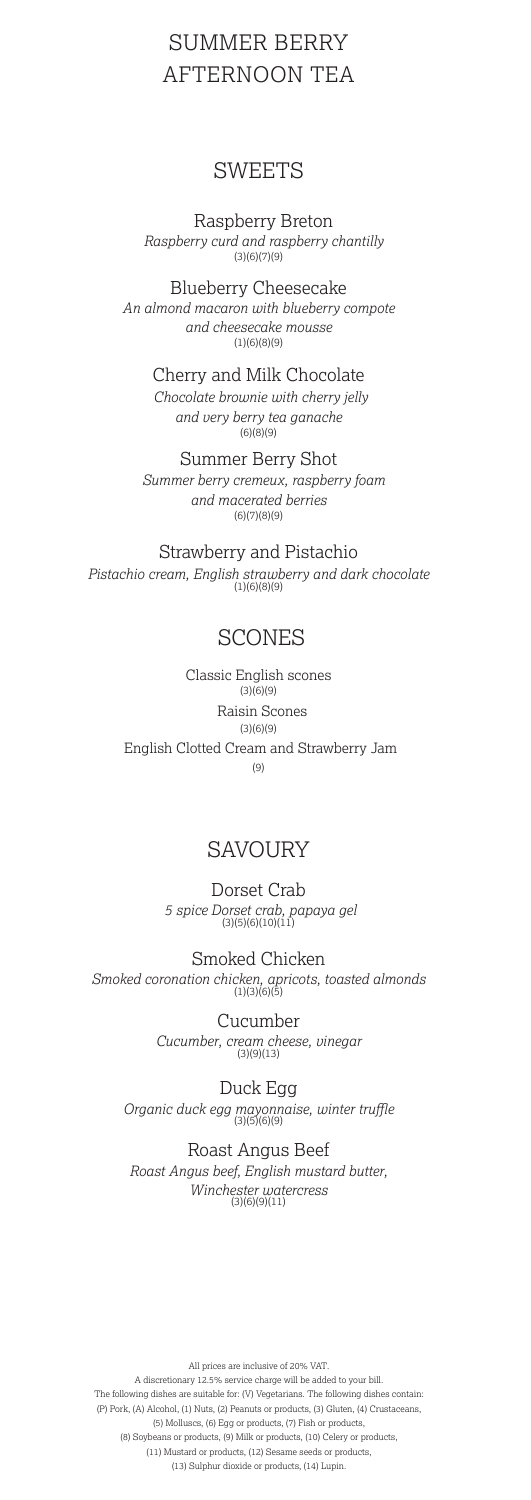#### SOUTH EAST ASIAN AFTERNOON TEA

#### SWEETS

Matcha Motchi *Green tea cream,silk skin*  $(6)(9)$ 

Chinese Egg custard *Puff pastry, sweet egg custard (3)(6)(8)(9)*

Malaysian layer cake *Vanilla and raspberry sponge*  $(3)(6)(9)$ 

Thai Pandan sticky rice  *Pandan custard, Glutinous coconut rice* (6)(9)

Indonesian mango pudding *Mango pudding, tapioca, pomelo (*7)(9)

#### SCONES

Classic English scones

Shangri-la Tea scones

*Orange and yuzu mamalade English Clotted Cream*  $(3)(6)(9)$ 

#### SAVOURY

"Banh Mi" Asian Pork Sandwich In Brioche Bun (1)(2)(3)(6)(9)

Japanese Spiced Tuna Gunkan

Vietnamese Spice Crab and Iceberg Roll  $\frac{(4)(6)(11)(12)}{4(6)(11)(12)}$ 

Chinese "Har Kau" Steamed Prawn Dim Sum, Tobiko, (3)(4)(6)(7)(9)

Peking Duck Spring Roll, Hoisin, Cucumber Relish

#### Teh Tarik available upon request with Asian afternoon tea

All prices are inclusive of 20% VAT. A discretionary 12.5% service charge will be added to your bill. The following dishes are suitable for: (V) Vegetarians. The following dishes contain: (P) Pork, (A) Alcohol, (1) Nuts, (2) Peanuts or products, (3) Gluten, (4) Crustaceans, (5) Molluscs, (6) Egg or products, (7) Fish or products,

(8) Soybeans or products, (9) Milk or products, (10) Celery or products, (11) Mustard or products, (12) Sesame seeds or products,

(13) Sulphur dioxide or products, (14) Lupin.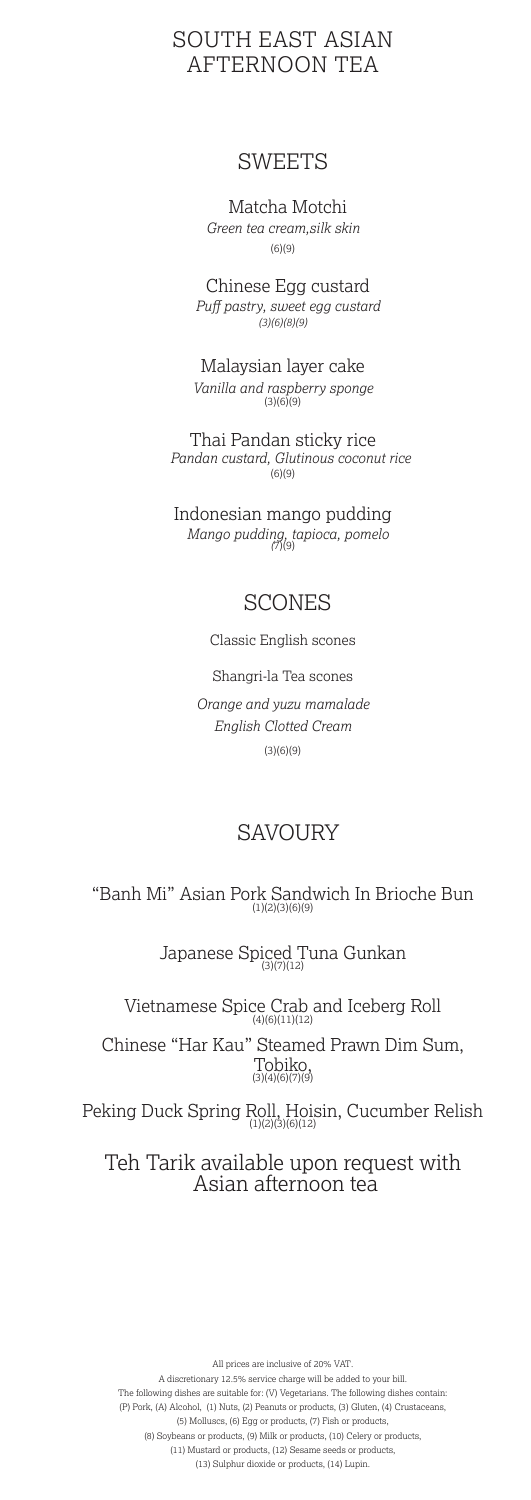# TEA SELECTION

# Shangri-La Signature Teas

Welcome Tea<br>Blend of white and jasmine tea with apricot pieces Signature Breakfast Assam, Sumatran & Yunnan blended to a subtle spicy finish

Signature Afternoon Blend Oolong and Black Tea blended to a sweet infusion

## Black Teas

Assam Doomni<br>Broken tea leaves that develop to a strong creamy infusion Ceylon Kenilworth Full bodied infusion with a malty character Darjeeling 1st Flush Blended to a muscatel finish with hints of nutmeg Keemun<br>Soft infusion with a fruity taste and mild smoky aroma Earl Grey<br>Blend of Chinese Black Tea with bergamont essential oil Earl Grey Orange Classic Earl Grey rounded off by sweet oranges Lapsang Souchong<br>Smoked over pine wood to develop a strong smoky aroma Pu'erh

Double fermented and buried underground for two years, develops a strong, spicy and earthy taste

Cinnamon Black Tea<br>Chinese Ceylon combined with chocolate chips and coconut

# Green Teas

Dragonwell Premium green tea Green Mint<br>China gunpowder tea blended with peppermint leaves Jasmine Pearls Hand-rolled jasmine flowers blended with tea leaves

### Oolong Teas

China Milky Oolong<br>Delicate Oolong aroma with sweet vanilla undertones

Formosa Oolong Delicate Oolong with intense flowery and spicy undertones Tie Guan Yin Premium Oolong tea with a refreashing and sweet flavour

#### White Teas

China White Monkey Light infusion with honey nuances

White Tea Snow Buds<br>Light infusion with gentle spicy and fruity notes

White Apricot Blended with apricot pieces, marigold flowers & yellow rose buds